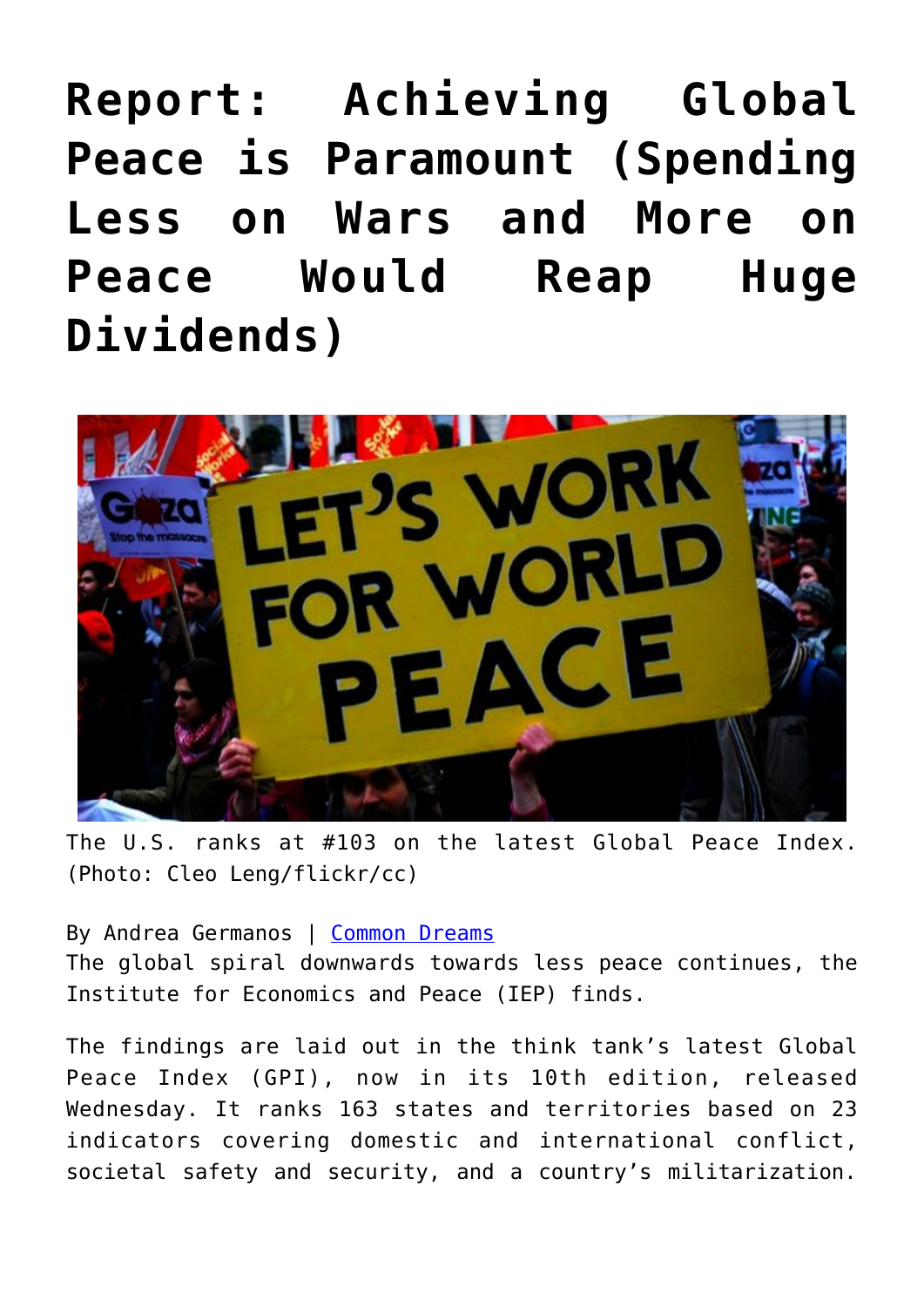Book-ending the [2016 index](https://www.visionofhumanity.org/sites/default/files/GPI%202016%20Report_2.pdf) (pdf) are Iceland, ranking as the most peaceful country, and Syria, which ranks dead last. The United States comes in at 103, just behind Uganda and Guinea, while the UK comes in much further ahead at 47.

Putting a precise figure on the downward trend, the authors of the new index say the world has become 2.44 percent less peaceful since 2008. While 77 countries improved over the past decade, 85 countries fell.

Driving the decline is the impact of terrorism and political instability. Deaths from terrorism shot up 80 percent, while the number of countries suffering more than 500 deaths as a result of terrorist acts jumped from 5 to 11. And only 23 percent of all the countries on the index have been spared terrorist activity.

While the latest index shows that more countries improved than deteriorated (81 to 79) compared to the prior index, the level of deterioration outweighed the gains.

Europe is the most peaceful of the nine geographical regions on the new index, with North America coming in as the second. Not only did the Middle East and Africa (MENA) again rank last, it was also the region with the biggest drop since the previous index. Three of the five that fell compared to the prior year are also in that region: Yemen, Libya, and Bahrain.

"As internal conflicts in MENA become more entrenched," stated Steve Killelea, Founder and Executive Chairman of the IEP, "external parties are increasingly becoming more involved and the potential for indirect or 'war by proxy' between nation states is rising. This was already evident in Syria with the conflict between the Assad regime and multiple non-state actors, and is now spilling into countries such as Yemen. There is a broader proxy conflict between Saudi Arabia and Iran, and more recently both U.S. and Russia have increased their level of involvement."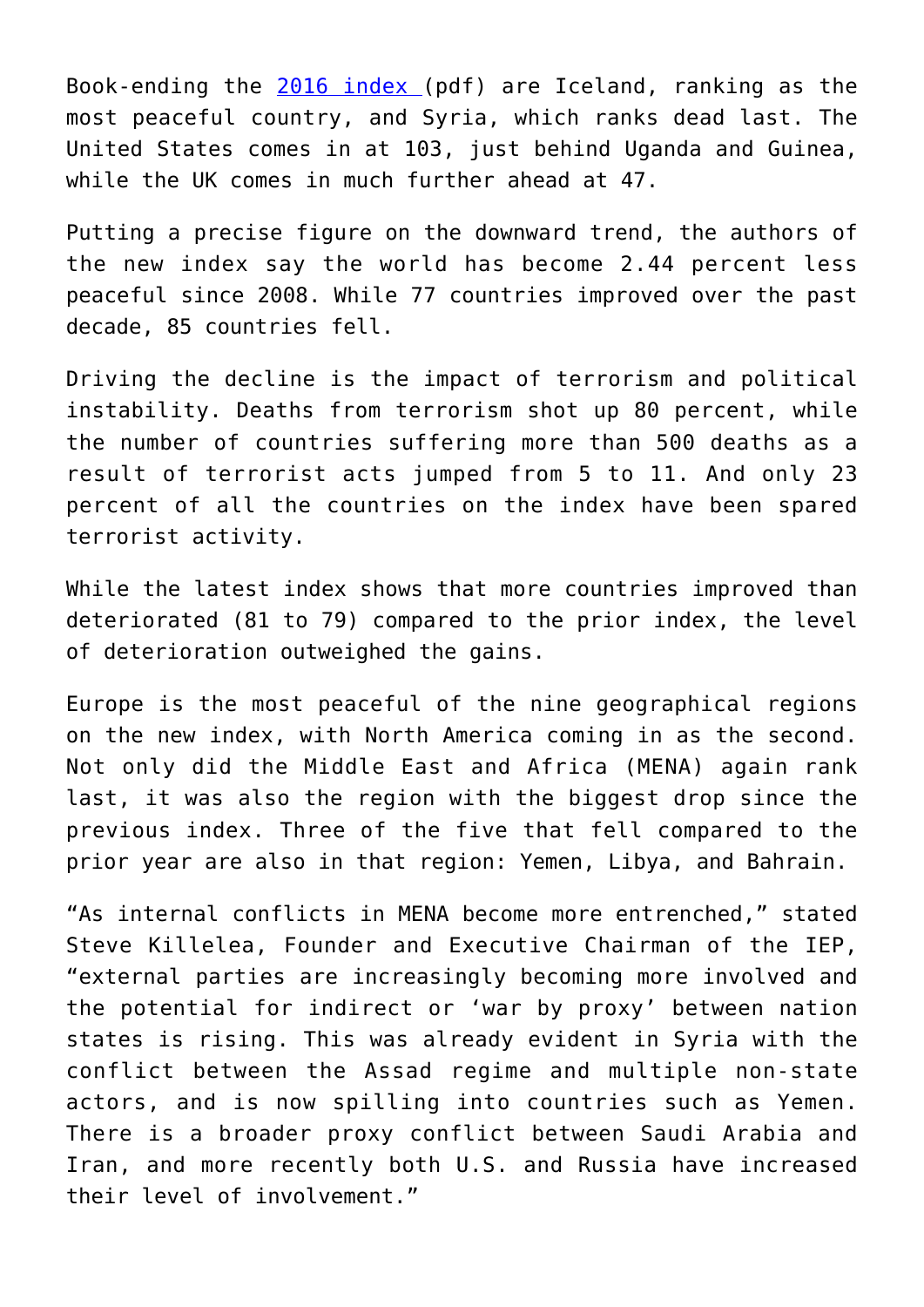On top of that region's conflicts, the report notes that the UN Refugee Agency described over 57 million people in 2015 as refugees, internally-displaced people, or others of concern.

Among the highlights, as noted in the report:

- Two indicators improved by more than ten percent, external conflicts fought and UN peacekeeping funding.
- The total number of deaths from terrorism rose from less than 10,000 in 2008 to over 30,000 in 2014.
- Terrorism is at historical levels, battle deaths are at a 25-year high, and the number of refugees is at a level not seen in sixty years.
- Internal peace and the societal safety and security domain declined every year for the past eight years.
- Nine countries have more than ten percent of their population displaced in some form, with Somalia and South Sudan both having more than 20 percent and Syria over 60 percent.

Another finding, as [noted](https://www.independent.co.uk/news/world/politics/global-peace-index-2016-there-are-now-only-10-countries-in-the-world-that-are-not-at-war-a7069816.html) by the *Independent*, is that "only Botswana, Chile, Costa Rica, Japan, Mauritius, Panama, Qatar, Switzerland, Uruguay and Vietnam are free from conflict."

There's another sobering point in the report: while the tenyear trend downward has continued, there's been more spending on violence than peace. The price tag on the violence added up to \$13.6 trillion in 2015, or 13.3 percent of gross world product. Investments in peacekeeping and peacebuilding, in contrast, totaled \$15 billion.

Even a meager improvement could bring about big dollar value. Killelea notes that "peacebuilding and peacekeeping spending remains proportionately small compared to the economic impact of violence, representing just 2% of global losses from armed conflict. Addressing the global disparity in peace and achieving an overall 10% decrease in the economic impact of violence would produce a peace dividend of \$1.36 trillion.